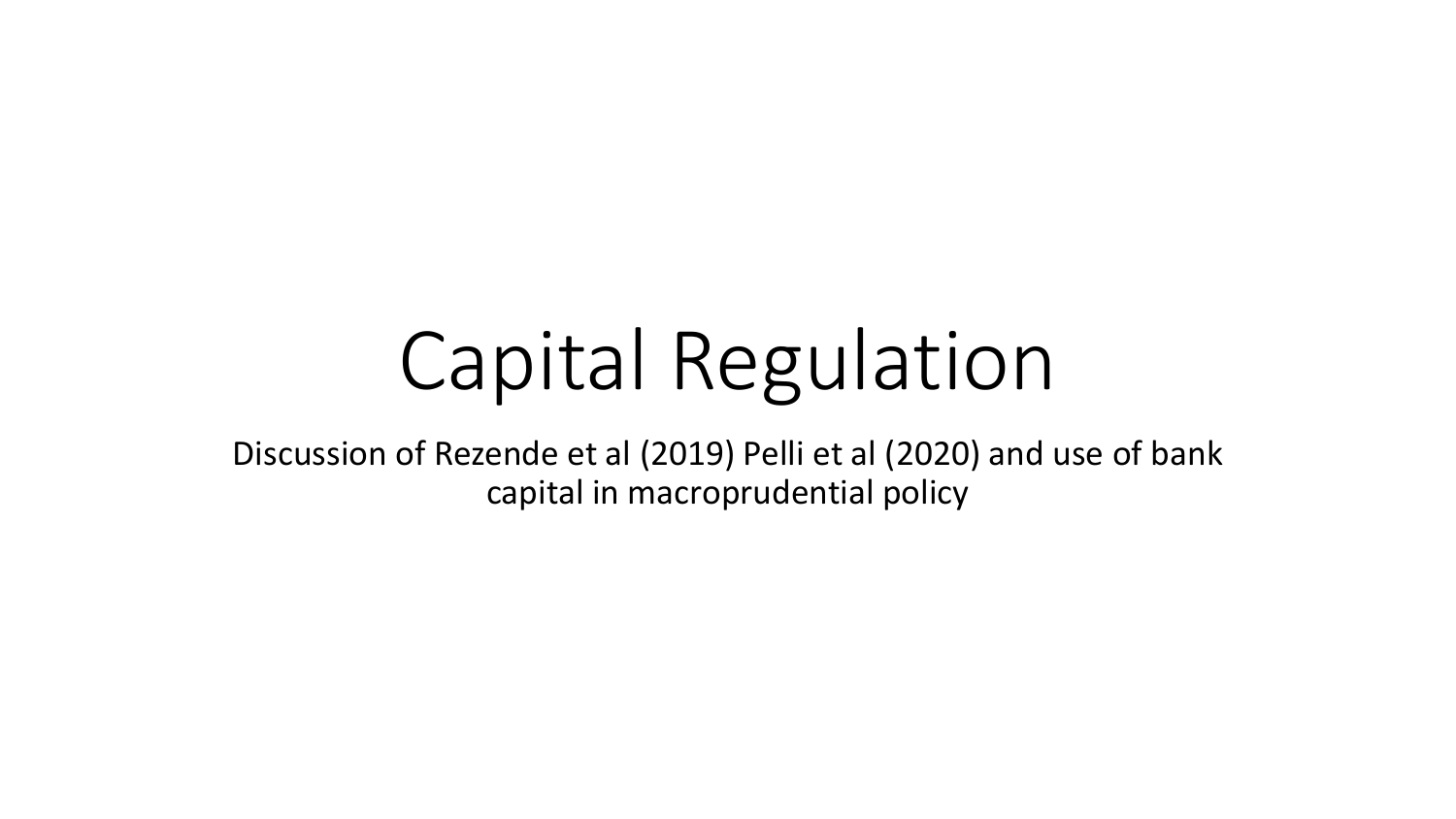#### Favara, Ivanov, and Rezande (2019)

- Taking results at face value, as GSIB surcharge implemented from 2015 to 2017, increasing required capital at affected banks by as much as 2.25% (50 percent of final amount) of risk-weighted assets
	- Leveraging within firm variation due to firm-year fixed effects, risk profile of firms borrowing from affected banks becomes more conservative
		- More guarantees and collateral, but better obligor risk ratings
	- Loan commitments on average switch from affected to unaffected banks, total borrowing does not change
	- No impact on interest rates to the borrower
- What is the mechanism?
	- Through Funds Transfer Pricing, higher capital requirements result in higher cost of funding for LOBs in affected banks (2.25% x 10% difference in cost of capital  $\Rightarrow$  22.5 bps)
	- Operating in competitive market, and unable to pass through higher costs, affected banks responded to higher capital charges by:
		- Demanding better non-price terms to offset cost of higher capital charges
		- Making non-conservative changes to wholesale scorecard ratings (models and/or overrides)
	- Some borrowers have adequate market power to switch from affected to unaffected banks, others concede the non-price terms
- What does it all mean?
	- Implementation of the GSIB surcharge made the system safer, largely by reducing the size and risk profile of largest institutions, but not increasing capital, without real cost to borrowers, by making smaller institutions more competitive
	- However, results suggest obligor risk ratings of the same firms became less conservative at GSIB banks relative to non-GSIBs, with MRM and supervisors watching
	- Authors may want to experiment with different empirical strategies to identify effect of interest independent of other factors affecting GSIBs disproportionately over this time period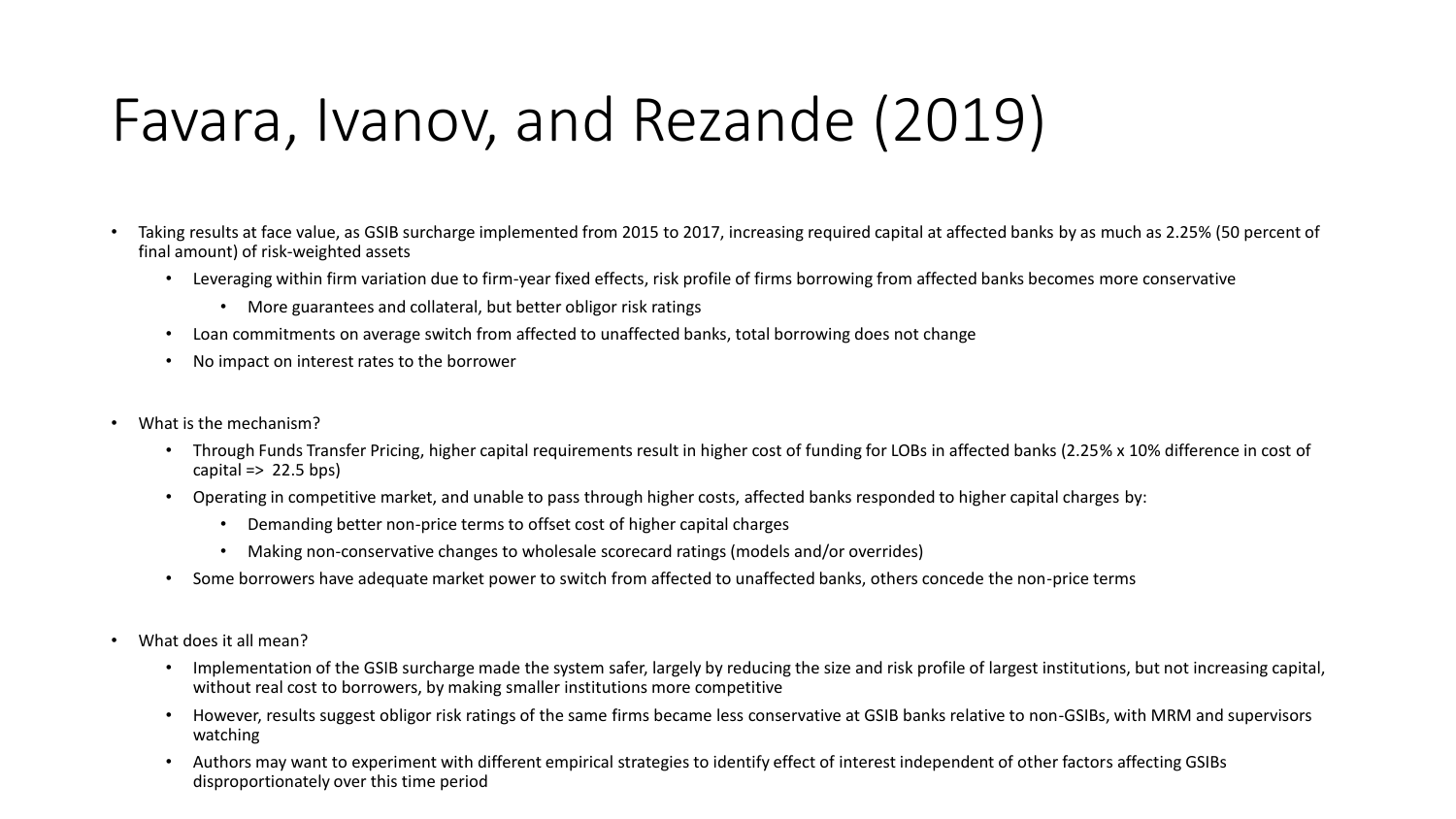## Basten, Briukhova, Pelli (2020)

- Taking results at face value, following SNB activation of CCyB in 2013
	- Cantons financed by non-banks were the most overheated but least affected
	- Cantons financed more by banks were most affected (as measured by HPI), with impact large in the bank-dependent single-family sector but not the less bank-dependent condo sector
- What is the mechanism?
	- Through funds transfer pricing, higher capital requirements at regulated banks result in higher cost of lending
	- Where banks had market power, mortgage rate increased and economy moved along demand curve, reducing borrower purchasing power and ultimately affecting home prices
	- Where banks did not have market power, no impact on mortgage rates or home prices
- What does it all mean?
	- Limited ability to use CCyB to offset excesses driven from outside the banking sector
	- Using CCyB to offset excesses created by non-banks has inefficiencies even of aggregate objectives met
	- Might need finer tools (sectoral CCyB) as part of a larger macrofinancial stability framework to improve the balance of aggregate impact an inefficiency cost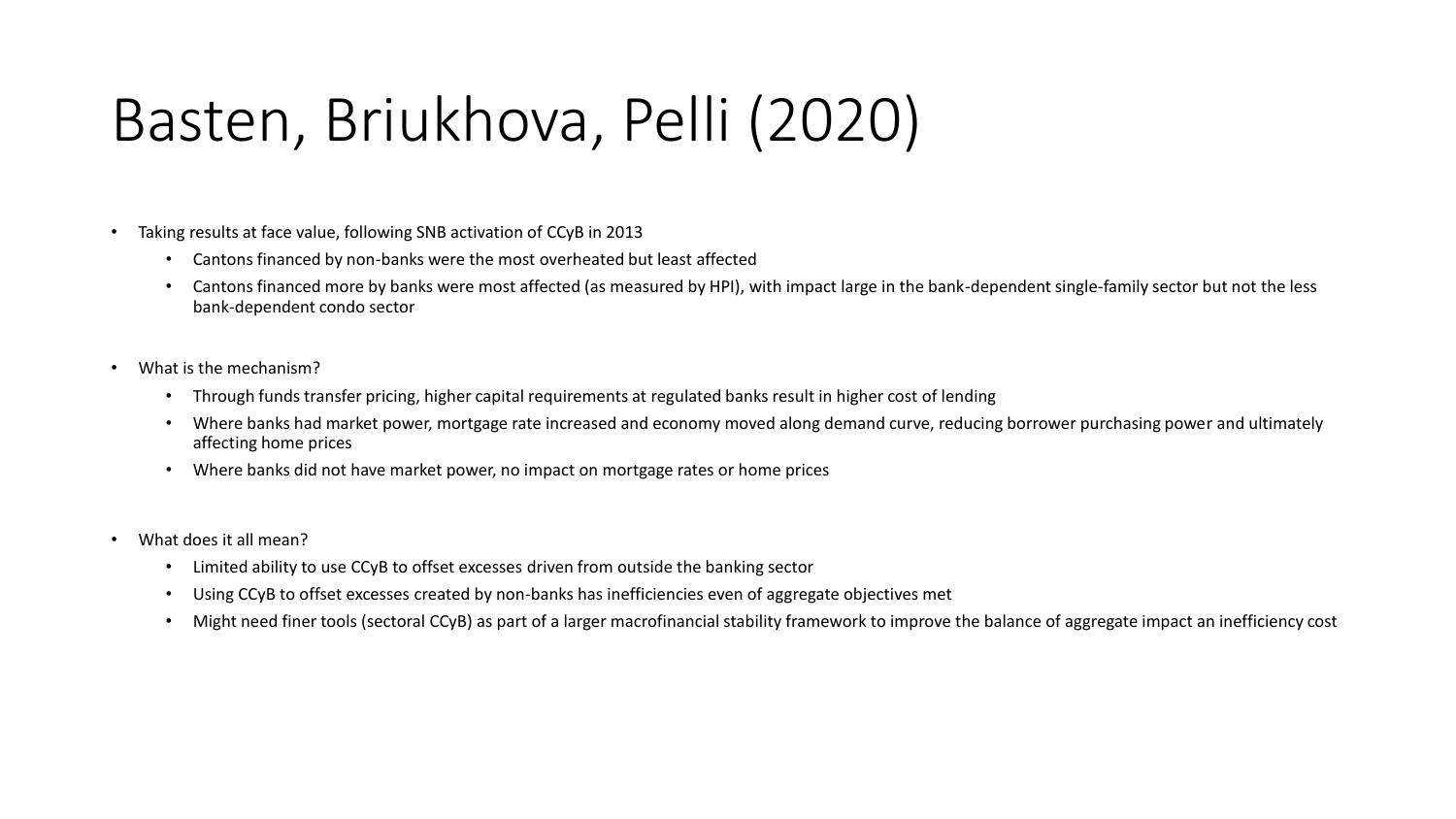#### Capital as a macroprudential tool



Spot-requirements CCAR SCB proposal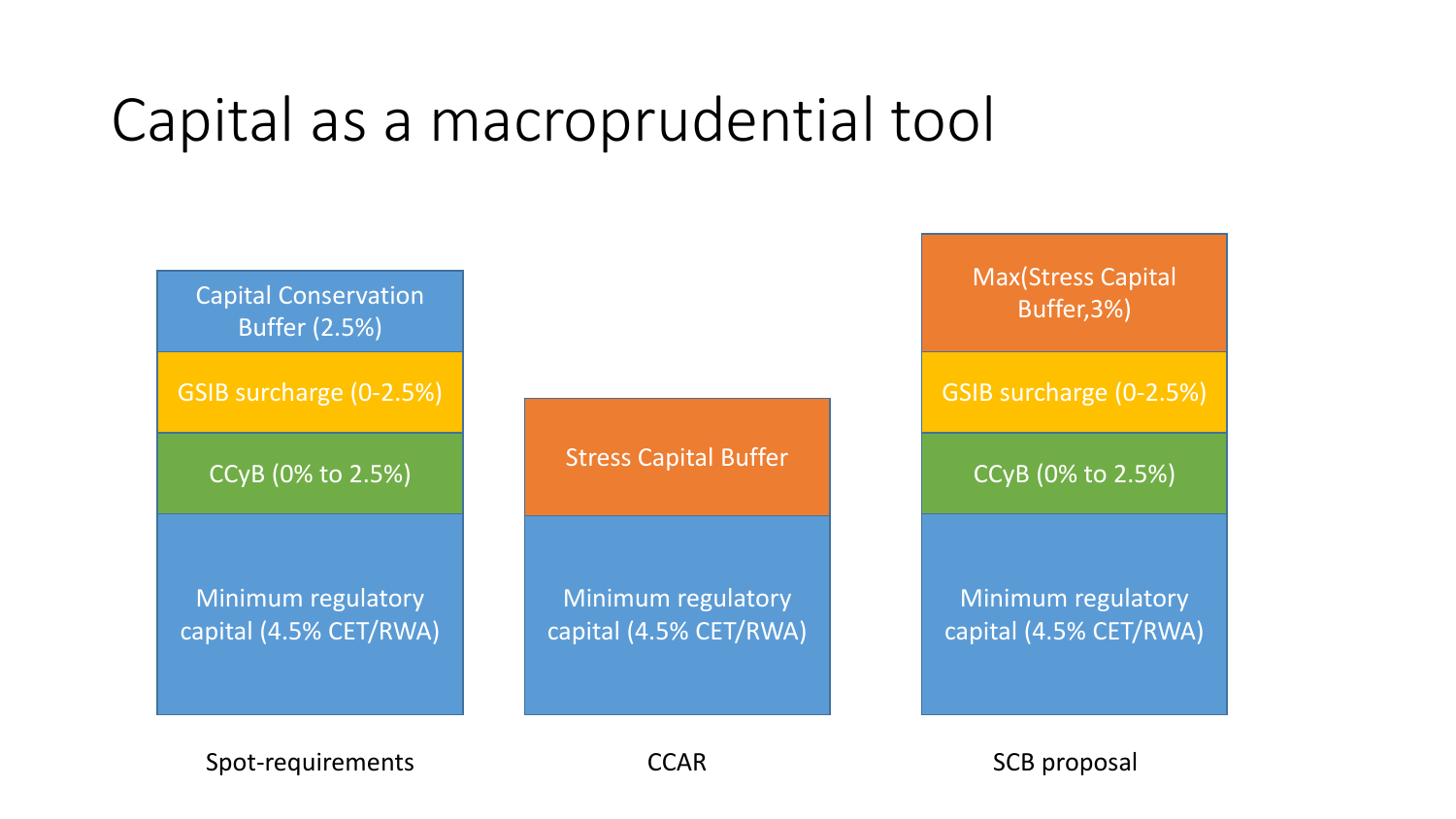## Objectives of CCyB

[Quarles 3/29/2019]

- "the primary objective for activating the CCyB is to **build financial-sector resilience** during periods when the risks to financial stability have risen to meaningfully above normal levels and there is an elevated possibility of potential losses within the banking sector that could place strains on the supply of credit or otherwise substantially impede economic and financial activity"
- "A secondary objective for using the CCyB is its potential to **limit the buildup of financial vulnerabilities** by slowing the rate of credit expansion--that is, the possibility that the CCyB may "lean against the wind" of credit fluctuations. This secondary objective, both in the original Basel discussions and in the Federal Reserve's framework, is less central"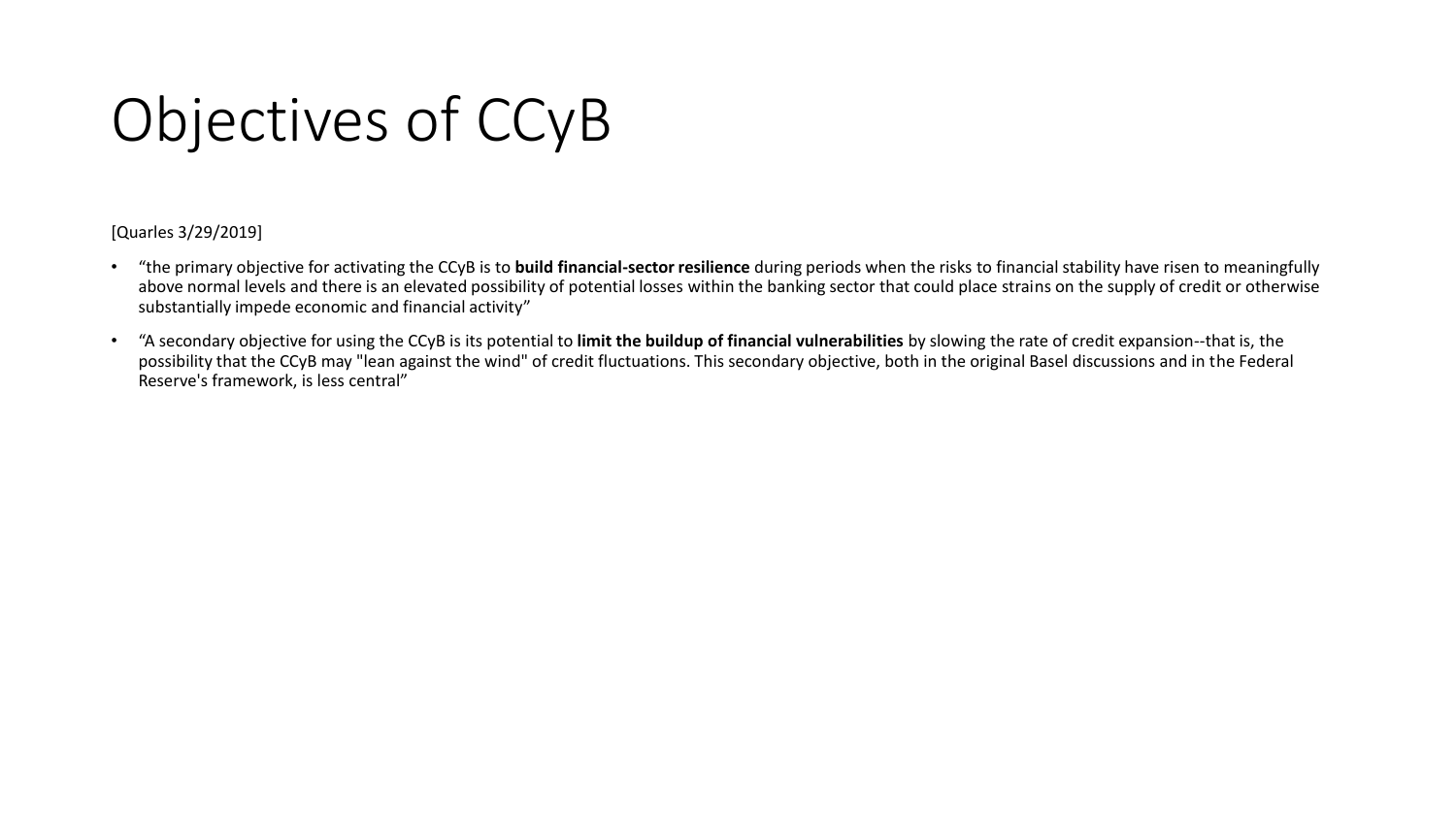#### CCyB calibration

[Quarles 3/29/2019]

- A notable feature of the [US] framework is the decision to maintain a 0 percent CCyB when vulnerabilities are within their normal range.
- Because we set high, through-the-cycle capital requirements in the United States that provide substantial resilience to normal fluctuations in economic and financial conditions, it is appropriate to set the CCyB at zero in a normal risk environment. Thus, our presumption has been that the CCyB would be zero most of the time.
- U.K. Financial Policy Committee (FPC) has set the CCyB would equal 1 percent in standard risk conditions, but undertook a one-time adjustment to its other capital buffers in order to offset part of this increase.
- In practice, the U.K. framework appears to have provided the FPC with additional flexibility, as it has adjusted the CCyB with evolving financial risks associated with, for example, Brexit.
	- Systems similar to the United Kingdom's, where the CCyB is positive during normal times, may allow policymakers to react more quickly to economic, financial, or even geopolitical shocks that occur amid otherwise normal conditions, without relying on the slow-moving credit aggregates contemplated in the original Basel proposal.
	- Moreover, this setting of the CCyB permits more gradual adjustments in the CCyB, especially in periods with a high degree of uncertainty about the level of financial vulnerabilities.
	- Another possible benefit of a system that has additional flexibility is the ability to coordinate the setting of the CCyB with the setting of monetary policy in situations where such coordination is valuable.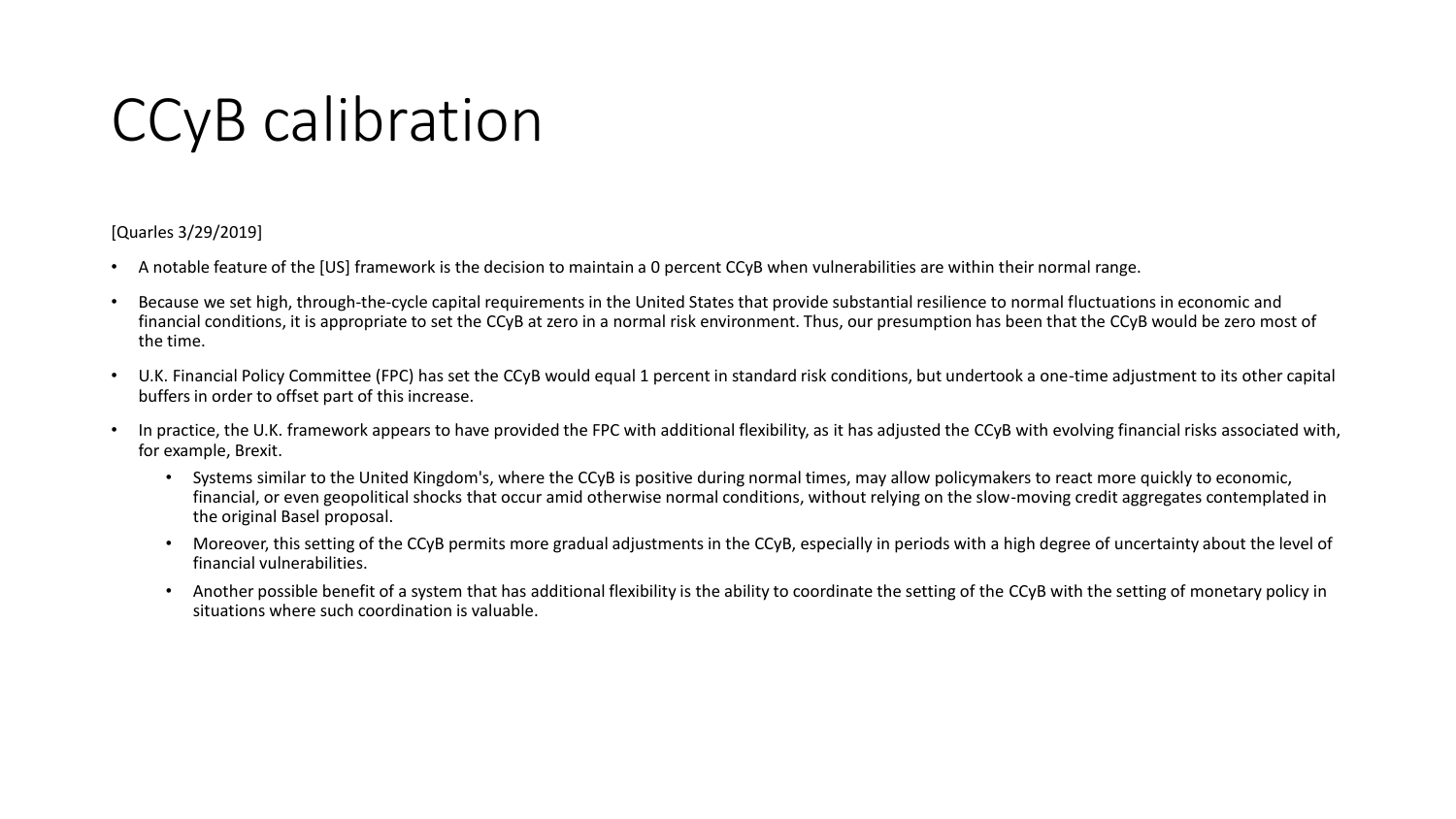### CCyB process and Financial Stability Report

- Annual, Board must vote on CCyB, consultation with FDIC and OCC, 12 month effective period
- Federal Reserve's view on the current level of vulnerabilities documented in November 2019 Financial Stability Report:
	- **Asset valuations**. Asset prices remain high in several markets relative to income streams. However, risk appetite measures that account for the low level of long-term yields on U.S. Treasury securities are more aligned with historical norms for most markets. With the exception of riskier corporate debt, commercial real estate (CRE), and farmland markets, these measures point to a reduction in risk appetite from the elevated levels of 2017 and 2018.
	- **Borrowing by businesses and households**. Borrowing by businesses is historically high relative to gross domestic product (GDP), with the most rapid increases in debt concentrated among the riskiest firms amid weak credit standards. By contrast, household borrowing remains at a modest level relative to income, and the amount of debt owed by borrowers with credit scores below prime has remained flat.
	- **Leverage in the financial sector**. The largest U.S. banks remain strongly capitalized, and the leverage of broker-dealers is at historically low levels. However, several large banks have announced plans to reduce their voluntary capital buffers. Leverage among life insurance companies is moderate, while hedge fund leverage remains elevated relative to the past five years.
	- **Funding risk**. Estimates of the total amount of financial system liabilities that are most vulnerable to runs, including those issued by nonbanks, remain modest. Short-term wholesale funding continues to be low compared with other liabilities, and the ratio of high-quality liquid assets to total assets remains high at large banks.
- Stresses in Europe, such as those related to Brexit; stresses in emerging markets; and an unexpected and marked slowdown in U.S. economic growth are among the near-term risks that have the potential to interact with these vulnerabilities and pose risks to the financial system.